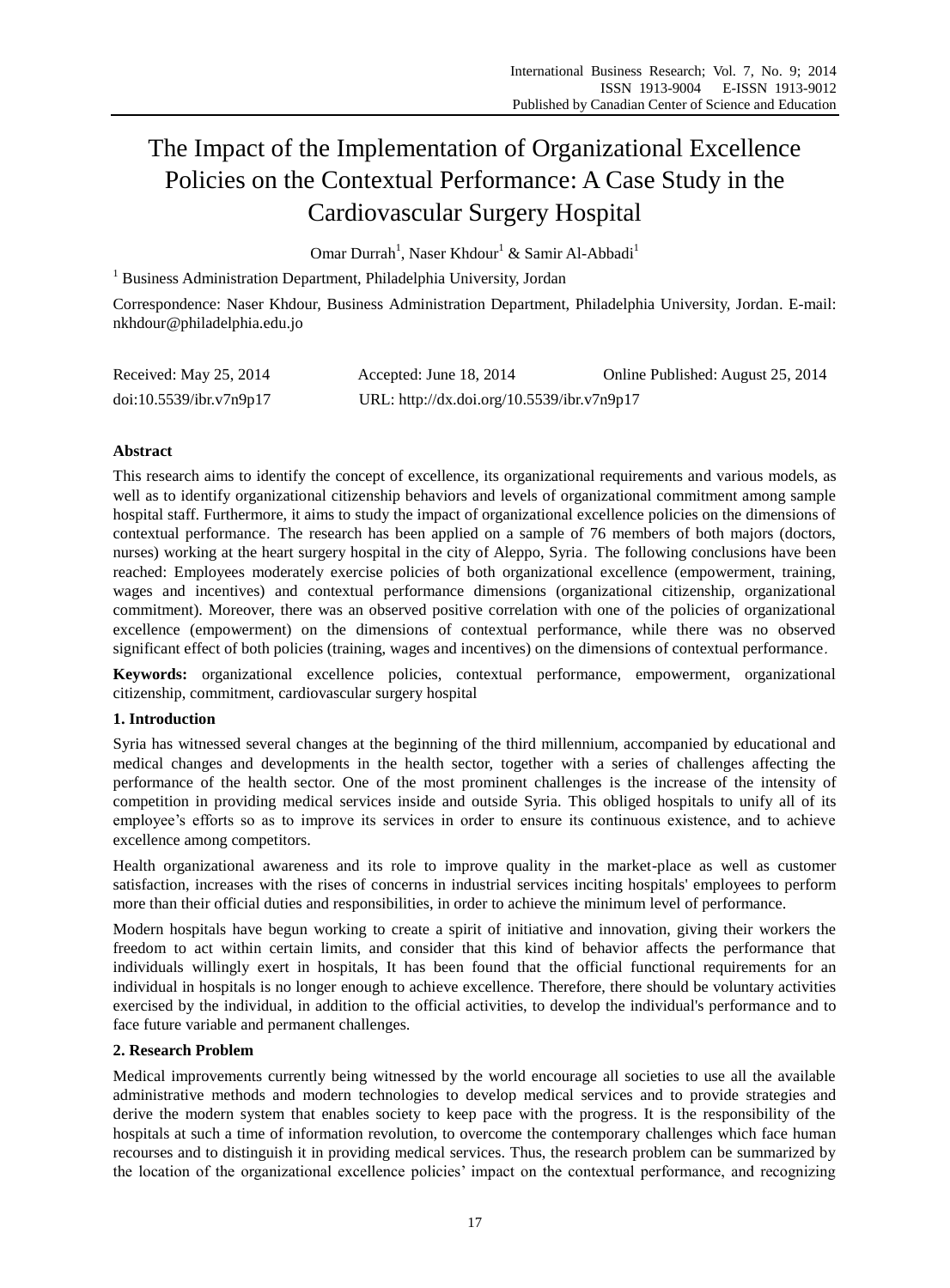what kinds of impacts and changes these policies have on the hospital workers. This can be explored through answering the following questions:

How available are the organizational excellence policies? (Empowerment, training, wages and motivations) in the same hospital? And is it possible for this hospital to be a distinguished hospital with such current policies?

What is the situation of the organizational citizenship behaviors and the level of organizational commitment in the same hospital?

What is the impact of each policy of organizational excellence (empowerment, training, wages and motivations) on each scope of the contextual performance (organizational citizenship, organizational commitment) for the workers in the same hospital?

#### **3. Research Objectives**

Providing a scientific framework about the concept of organizational excellence and its requirements and forms; and clarifying the concept of the contextual performance and its different dimensions.

Studying the common organizational excellence policies in the hospital (empowerment, training, wages and motivations) and its effect on the contextual performance dimensions (organizational citizenship, organizational commitment).

Providing a set of recommendations and proposals to the hospital to avoid the shortcomings in the performance of these policies and to encourage them to exercise organizational citizenship behavior and organizational commitment in order to upgrade the level of the efficiency and effectiveness of the work in the hospital.

#### **4. The Research Significance**

The scientific aspect as it deals with two important variables at the social and humanitarian studies level, which are organizational excellence and contextual performance. Both of these are considered to be relatively modern concepts in the Arab World. Highlighting the importance of the role of human resources in the practice of organizational citizenship behavior and strengthening organizational commitments through the appropriate climate to reach the organizational excellence for hospitals. The scientific addendum which may arise from this research could also be of importance and could enhance the Library with a case study which may attract further researchers' attention because of its scarcity in the health sector. In addition to the practical aspect which arises from studies which work in the scope of the human resources rationalization and by taking these policies from the organizational excellence concepts, and comparing them with the prevailing applied situation. It also highlights the need to apply the concept of organizational excellence and the contextual performance in Syrian environment, especially in the health sector and to draw attention to the importance of hospitals as organizations, based on knowledge and learning that have a complex and a private nature.

#### **5. Research Model and Variables**

- Independent Variables: Organizational excellence policies (empowerment, training, salaries and motivations).
- Dependent Variables: contextual performance dimensions (organizational citizenship, organizational commitment).
- Demographic Variables: (gender, age, academic qualification, and experience).



Figure 1. Research model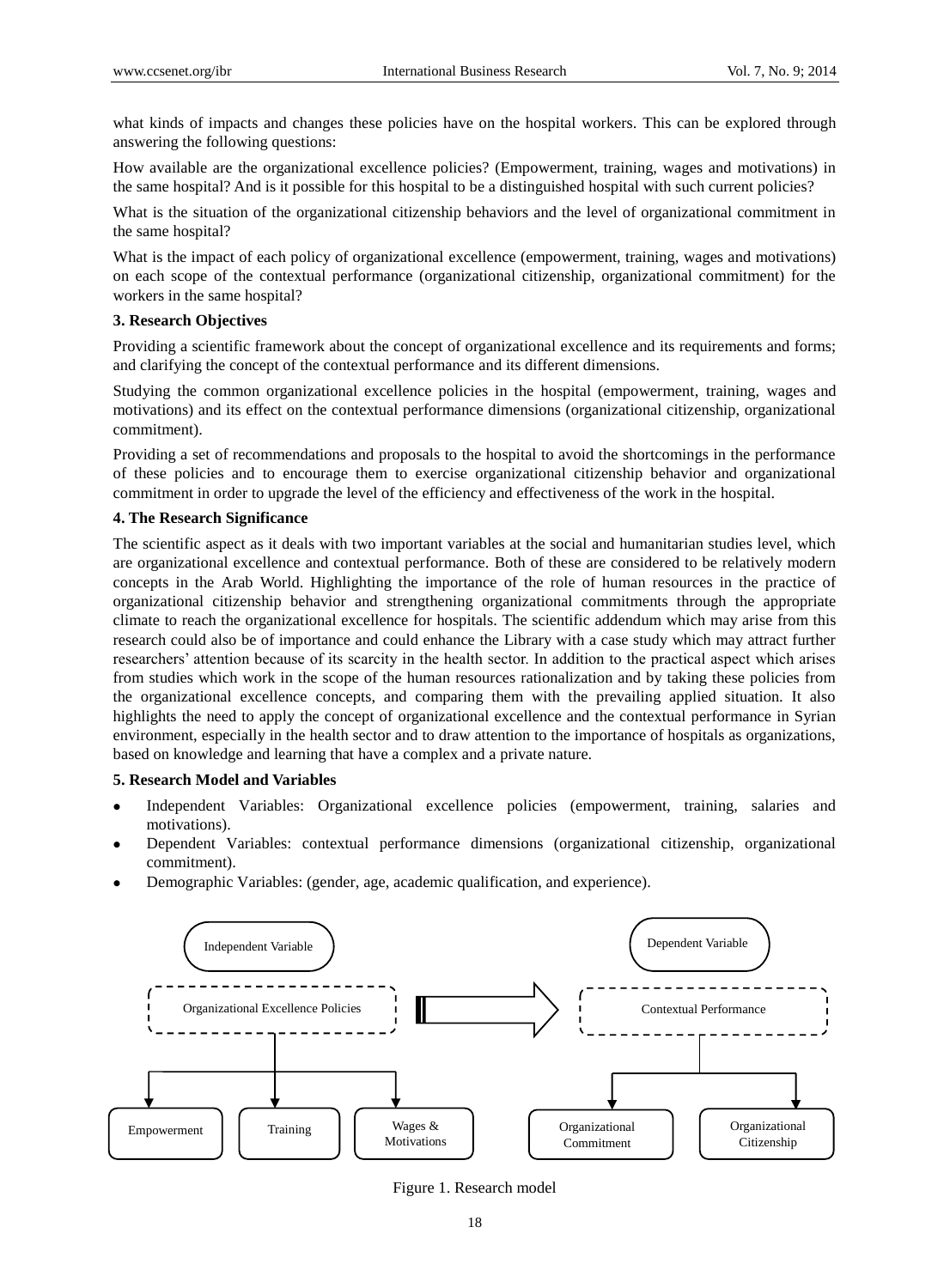## **6. Research Hypotheses**

Organizational excellence policies (empowerment, training, wages and motivations) don't morally affect the contextual performance dimensions (organizational citizenship, organizational commitment) and are divided to the below sub-hypotheses:

Organizational excellence policies (empowerment, training, salaries and motivations) don't morally affect the organizational citizenship.

Organizational excellence policies (empowerment, training, salaries and motivations) don't morally affect the organizational commitment.

### **7. Research Methodology**

This study depends on the analytical descriptive approach, and this approach is based on combining desk and field research. The desk study aims to collect the relevant scientific material through reviewing Arabic and foreign books and references, periodicals, bulletins, articles, conferences and reports, theses (Ph.D., Master) and the Internet. Whilst the field study aims to examine hypotheses through a questionnaire addressed to the workers in the Cardiovascular Surgery Hospital in Aleppo, through collecting data through the questionnaire and then uploading and analyzing the data.

## **8. Research Sample**

The research community consists of one hospital (case study) which is the Cardiovascular Surgery Hospital in Aleppo. Table 1 shows the number of employees in each specialty. The researchers applied this study only to two categories, doctors and nurses as they serve the research purposes better than other disciplines:

Table 1. Research community

| Hospital             | Number of employees |            |         |           |        |     |
|----------------------|---------------------|------------|---------|-----------|--------|-----|
|                      | Doctors             | Management | Nursing | Technical | Others |     |
| <b>Heart Surgery</b> | 42                  | 23         | 53      | 46        |        | 216 |

The researchers distributed 95 questionnaires to all the doctors and nurses in the hospital. 76 were recovered, of which 80% were valid for statistical analysis, 10 were rejected and 9 were lost, as detailed in Table 2 below:

|  |  | Table 2. Distributing the sample on disciplines |  |
|--|--|-------------------------------------------------|--|
|--|--|-------------------------------------------------|--|

| Hospital             | Number of forms for the disciplines |         |     |  |
|----------------------|-------------------------------------|---------|-----|--|
|                      | Doctors                             | Nursing | Sum |  |
| <b>Heart Surgery</b> | 24                                  |         |     |  |

#### **9. Questionnaire Format**

The required data has been collected by a special tool (questionnaires) especially written for this purpose, after consideration of the theoretical aspect along with previous studies, bearing in mind that it covers the study variables by using Likert Fivefold Criteria, and distributing it in the study case which consists of doctors and nursing staff in the Cardiovascular Surgery Hospital in Aleppo. This questionnaire consists of 3 sections:

- 1) Demographic variables: comprises of 5 variables (gender, age, academic qualifications, experience, job), and all of them have been measured through direct questioning.
- 2) Independent variables: including the organizational excellence policies which have been measured through 27 sentences where the terms were relevant to 3 policies of organizational excellence.
	- a) Empowerment: this dimension has been measured in 12 sentences;
	- b) Training: this dimension has been measured in 9 sentences;
	- c) Wages and Motivation: this dimension has been measured in 6 sentences.
- 3) Dependent variables: including the Contextual performance dimensions which has been measured through 18 terms linked with two dimensions of the contextual performance.
	- a) The organizational citizenship: this scope has been measured in 9 sentences.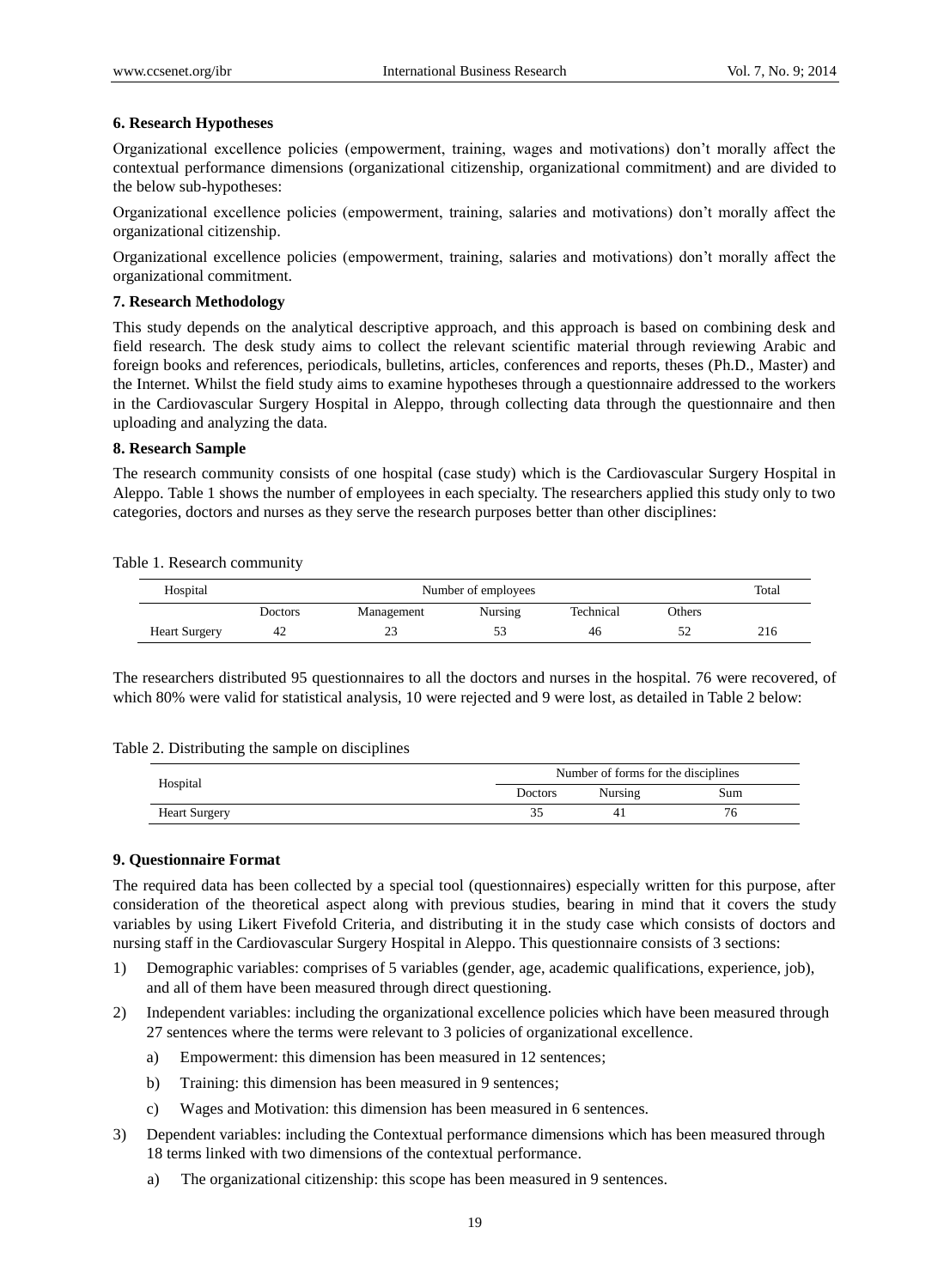b) The organizational commitment: this scope has been measured in 9 sentences.

## **10. Statistical Analysis Methods**

The data has been analyzed and the validity of the hypotheses has been tested based on a set of statistical methods by using (SPSS. V. 17). Program, the used methods is listed as follows:

Cronbach's Alpha variable;

Distributing the sample's terms based on the repetition and percentages;

Descriptive statistics (mean & the standard deviation);

Multiple Regression analysis.

## **11. Research Borders**

The research has been applied in the Cardiovascular Surgery Hospital in Aleppo - only.

The research sample covers only the doctors and nursing staff in the Cardiovascular Surgery Hospital in Aleppo, and the results of this research concerns these workers in the hospital only and has no relation to other hospitals.

The research uses only three policies of the organizational excellence (Empowerment, Training, Wages and Motivation).

The research uses only two dimensions of the contextual performance (Organizational citizenship, Organizational commitment).

The confidence level of 95% has been used in testing the validity of assumptions and generalizing results. The researchers have personally distributed the Questionnaires to the members of staff during the period of 1/6/2012 to 1/7/2012.

## **12. Research Terms**

1) Organizational excellence: reaching the highest level of excellence which makes the organization suitable and competitive at a global level (Sharma and Kodali, 2008).

2) Contextual Performance: the activities contribute in the organization's effectiveness in a several ways, working on the formation of psychological and social context of the Organization, which is considered as a catalyst for the Organization's activities and operations (Organ, et. al., 2006).

3) Organizational citizenship: is a group of voluntary behaviors performed willingly by the individual and not as a part of their official work and raises the organizational effectiveness (Robbins, 2001).

4) Organizational commitment: is the individual's willingness and readiness to provide all of their capacity and enhance their loyalty, and to put forward the maximum effort they can give for the benefit of their organization (Gardner, et. al., 2007).

#### **13. Previous Studies**

 Study—Armitage, et al., 2005: The study aimed to provide an overview of the philosophy and methodology of the seven foundations to enable the leaders to achieve distinguished results in their organizations. The study identified the seven organizational excellence pillars which were: strategy, customers, operations, individuals, relations, learning, and alignment.

 Study—Sharma and Talwar, 2007: The study aimed to explore various models of excellence in order to reach one model that included all points in these forms then to build a model called 'comprehensive organizational excellence model' which consisted of a set of the elements of leadership, strategic planning, the values of individuals, common values, value of the customers, and those of business results.

 Study—Angela, 2008: The study aimed to determine the importance of the behaviors of additional roles associated with the organizational performance and evaluating behavior levels. The study observed that there were no substantial differences in the staffing trends towards organizational citizenship behaviors' variables, according to differences in work grades and academic qualifications and monthly salaries, and there were substantial differences in the trends in staffing towards variables of organizational citizenship behavior regarding differences in age, marital status, gender and experience.

 Study—Han, et al., 2009: The study aimed to identify the levels of the organizational commitment, career satisfaction and empowerment of nurses in some hospitals in South Korea comparing between temporary and permanent nurses, the study showed that permanent nurses have higher level of the organizational commitment and empowerment compared to permanent nurses.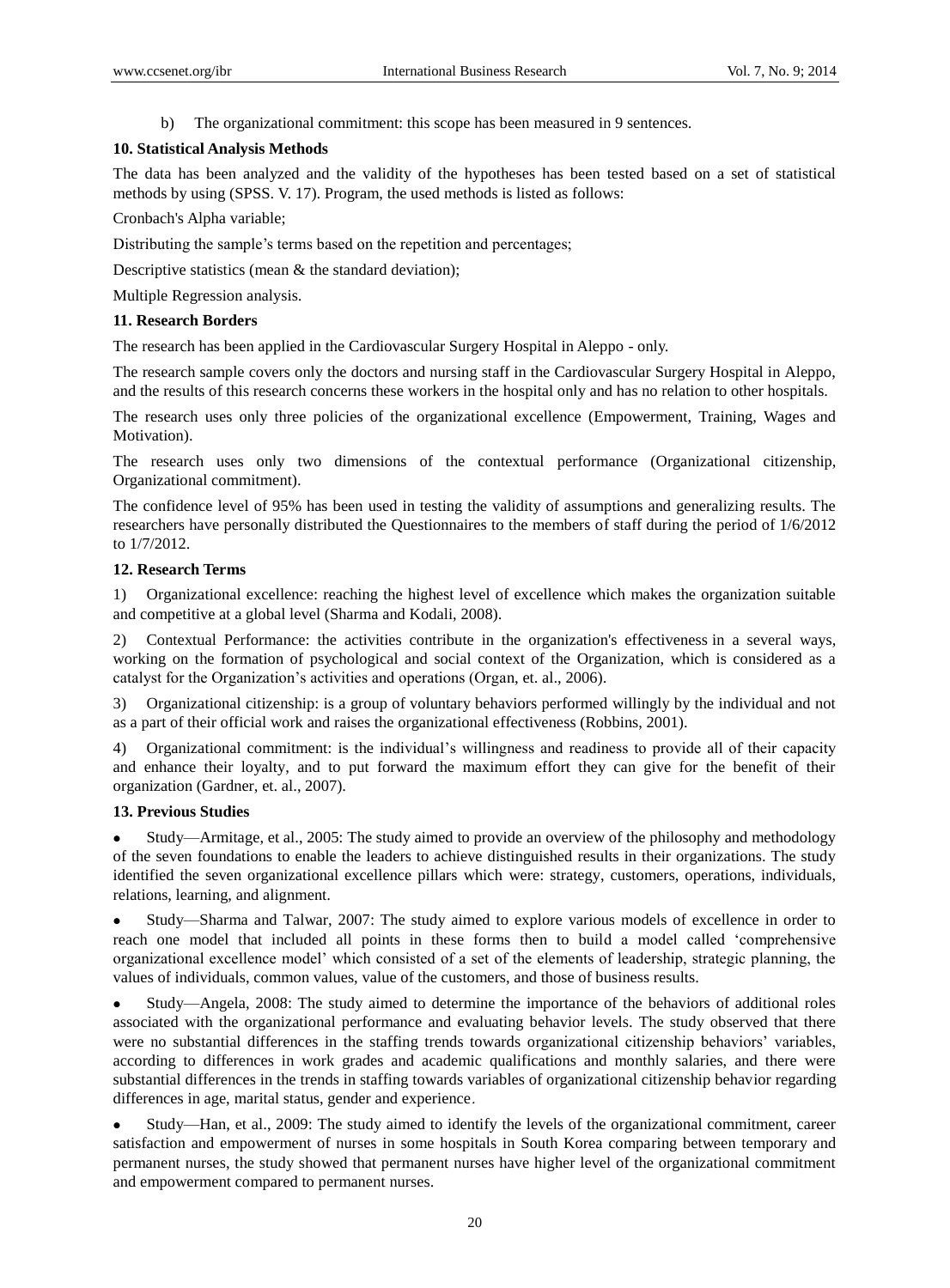Study—Chang, et al., 2010: The study aimed to identify organizational commitment levels for the nursing elements, and recognizing the role of empowerment in the enhancement of job satisfaction, and in improving levels of organizational commitment. The study focused on the impact of empowerment as a mediating variable in the relationship between job satisfaction and organizational commitment. The result has showed that the organizational commitment level for the nursing elements is above the medium grade. The empowerment has an important role and a positive impact on the job satisfaction and the organizational commitment.

# **14. The Theoretical Part**

Even though there is a considerable body of literature concerning Business Excellence, the large majority of it is anecdotal and based on stories of various areas of success from a range of different individuals. It has been generally considered that this particular area is one in which there is an identifiable need for a theoretical basis which could offer a format on which various possible empirical studies were able to be based.

## *14.1 Organizational Excellence Concept*

The vast scientific and technological development in the business environment lead to increasing competition between organizations, which drives the organization to look for organizational and managerial practices that can help them achieve excellence, leading to prosperity and growth in the business world.

The organizational excellence is considered one of the modern management concepts and one of the most important objectives of business organizations, as it indicates the ability to provide services to others in an innovative form that is distinguished from other competitors. (Elkhaldi, 2012).

Excellence is found to determine the ability of organizations to achieve superior quality and performance (Mostahfezian, et al., 2012).

Therefore, the researchers can define organizational excellence as a dynamic process that seeks to improve the performance of the Organization and increase the level of quality of goods and services.

Organizational excellence requires the presence of all ameliorative activities in the organization and these calls for the provision of a set of requirements or basis, which are: strategies, customers, processes, people, learning, relationships and alignment (Porter, and Steven Tanner, 2004).

It is possible to measure the performance of an organization by the use of the Model of Excellence EFQM's framework for self-assessment or by the MBNQA Model (Zairi, 2005). It is possible to gain some concept of the value and effect of an organization's quality management by performing constant measurements on the management results and subjecting the findings to quality experts. Indeed the measuring of the success of a company's management is of constant importance especially in the current competitive market and that there has been observed a difference between how the majority of employees view the management performance and how the leaders plan their strategies for the company (Curkovic, et. al., 2000). It is necessary for companies to discover some form of connection between the realities of the business and the performance metrics by identifying the actions of the employees which fundamentally affect the goals of the company and to establish metrics in order to assess the employees. By the use of the Baldrige Criteria which can be discovered in the MBNQA (2007) described by the leadership category, it is possible to achieve an optimum performance (Blazey, 2006). There is, in the MBNAQ (2007), a focus on the measures used to investigate senior leaders' performance and it has been observed (Blades, 1995) that it comprises of a framework for organizations to assess their performance. Over the years it has been utilized due to the criteria changing so as to name companies and organizations which can be identified as demonstrating levels of excellence in their performance.

The true benefit of this award of quality is the actual act of measuring the improvement of a company and many companies and organizations have been observed (Zairi, 2005) to make use of the criteria as proposed by the MBNQA in order to self-assess their progress in the area of general improvement and also by considering their potential for further improvement whilst also competing for the award. The provision of a measure in the form of a comprehensive framework, for any business wishing to understand further its potential further has been suggested to be one of the main reasons that the MBNQA has been so well established (Curkovic, et. al., 2000). By considering certain particular relationships with a specified quantity of criteria, by taking areas of businesses or organizations partially or completely, the attempt to validate empirically such examples of award quality models have been attempted in a few studies. However, the large proportion of these works (Flynn and Saladin, 2006; Curovic, et. al., 2000; Black & Porter, 1996) there has been a particular focus on the model of the MBNQA, despite the fact that there have been a few exceptions (Nabitz, et. al., 2001). It is necessary to engage in further studies of a similar nature, and to utilize similar methods in the collection of the data and its analysis, so as to accumulate further definitive indicators as to the validity of such models; as we consider that the lack of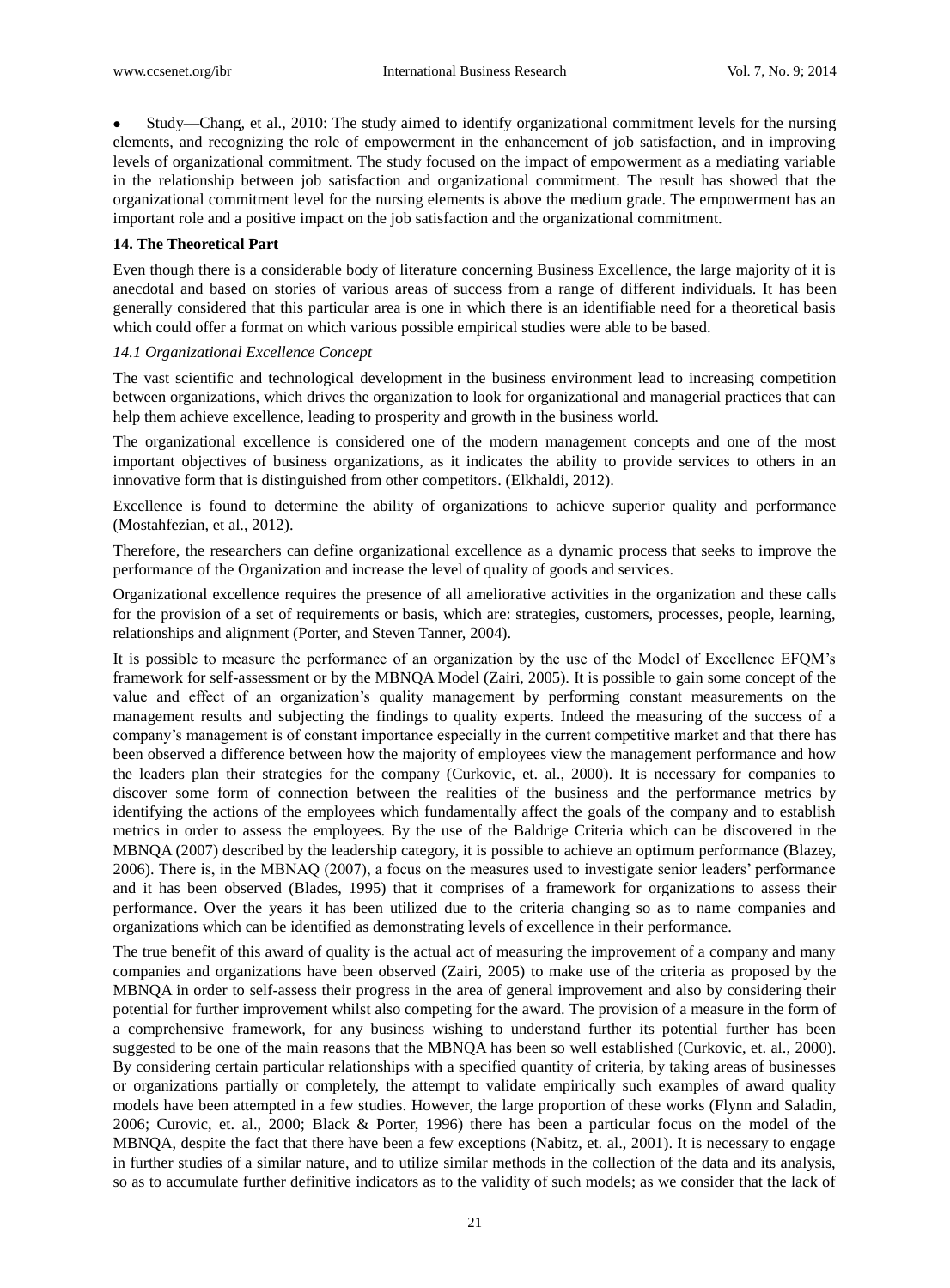firm theoretical foundations tend to form a significant disadvantage to these frameworks, and is one which presents considerable difficulties to the research itself.

The actual concept of the idea of quality has been described as being that of excellence (Campbell & Rozsnyai, 2002). This is a modern concept and one in which the improvements and control approaches form processes which are strategic and can be employed as tools for qualitative and quantitative evidence. When instrumental action occurs due to assumed control, the resultant observations can be open to question (Bound, et. al., 1994), in that it is more applicable to complex, competitive environments (Hill & Jones, 1998) cited in (Singh, 2004) together with a requirement for Quality (Karami, 2007). There are closer relations between the control and the implementation of the formulated strategy, in this particular approach. With regards to the modern control approach, two separate levels have been identified (Dess, et. al., 2007) as that of 1) the control of information and that of 2) the control of behavior.

1) The control of information is primarily focused on the environment, both internal and external and examines these environments in order to create a strategy to consider if the business or organization will be able to discover relevant strategies and goals by its current course of action.

2) The control of behavior focuses on the both the formulation and the actual implementation of the particular strategy identified by the business or organization. The examination of the business or organization and the enquiry into how it is progressing, requires careful consideration of both the culture and its reward system, in order to establish boundaries necessary for the implementation of control of behavior. This control of behavior is considered to be necessary for a business or organization to compete in any given environment and is implicit in any contract which is to be long term.

This modern system of control needs to satisfy a certain number of criteria so as to be effective and fulfill its roles as a key method of gathering and examining basic continuous data. In order for the TM to perform a strategy of serious action, the approach needs to be continually tightly focused on information regarding changes in the working environment. Lower and Middle Management need to be supplied with important information so as to give regular, frequent attention to such data. The collection of the information and data via the system of control need to be examined through one-to-one interviews. Any of the outcomes of the use of the mechanism of governance need to align the interests of the shareholders and the strategic system of control (Dess, et. al., 2007; Mintzberg, 2008). They also need to ensure that the performance and activities of the business or organization are both well established and are properly maintained in order to obtain the required quality (Karami, 2007).

There are certain benefits arising from good governance's modern approach which are that the Board of Directors are more involved and are committed; the shareholders are more active in the organization or business and there is a system of incentives and rewards for effective managers (Mintzberg, 2008). Three main characteristics have been identified as indicators of sound quality models (Blades, 1995), which consist of a) Simplicity – the model needs to be able to be easily understood, remembered and straightforward to use;

b) Graphic – the model needs to be able to be pictorially represented due to the observation that pictures tend to be more easily remembered, especially when used for purposes of education;

c) Meaningful – the model needs to give a true meaning for the concepts which are used throughout the structure.

In a recent study combing observations of critical factors apparent in awards arising from the Deming Prize, there was found to be a positive correlation between the various criteria given for each individual award of quality (Kangi, 2002). The earlier observation that when assessed using comparative weightings of criteria for excellence across various countries, for example by using Deming, MBNQA, and EFQM, leaders, enablers, certain specific strategies and policies, processes and individuals all appeared to obtain the highest weightings in EFQM. This was as opposed to those observed in Deming and MBNQA. The highest results were observed in the MBNQA apart from those for society (Kirke, 1999).

This particular research considers the critical factors appertaining to well-known awards for excellence which have become apparent due to the Deming Prize together with nine criteria of the tool for self-assessment—RADAR. It also considers approaches to quality which will be further described and examined in various following awards (Miguel, 2001). Various positive correlations have been observed (Kangi, 2002) throughout the criteria for the different awards for quality. Each of the different requirements were assessed as to their importance by the use of R:5 as a maximum measure and R:1 as a minimum measure of the highest and lowest correlations respectively together with using the second column to describe the different levels of importance of the weighting by timing the amount.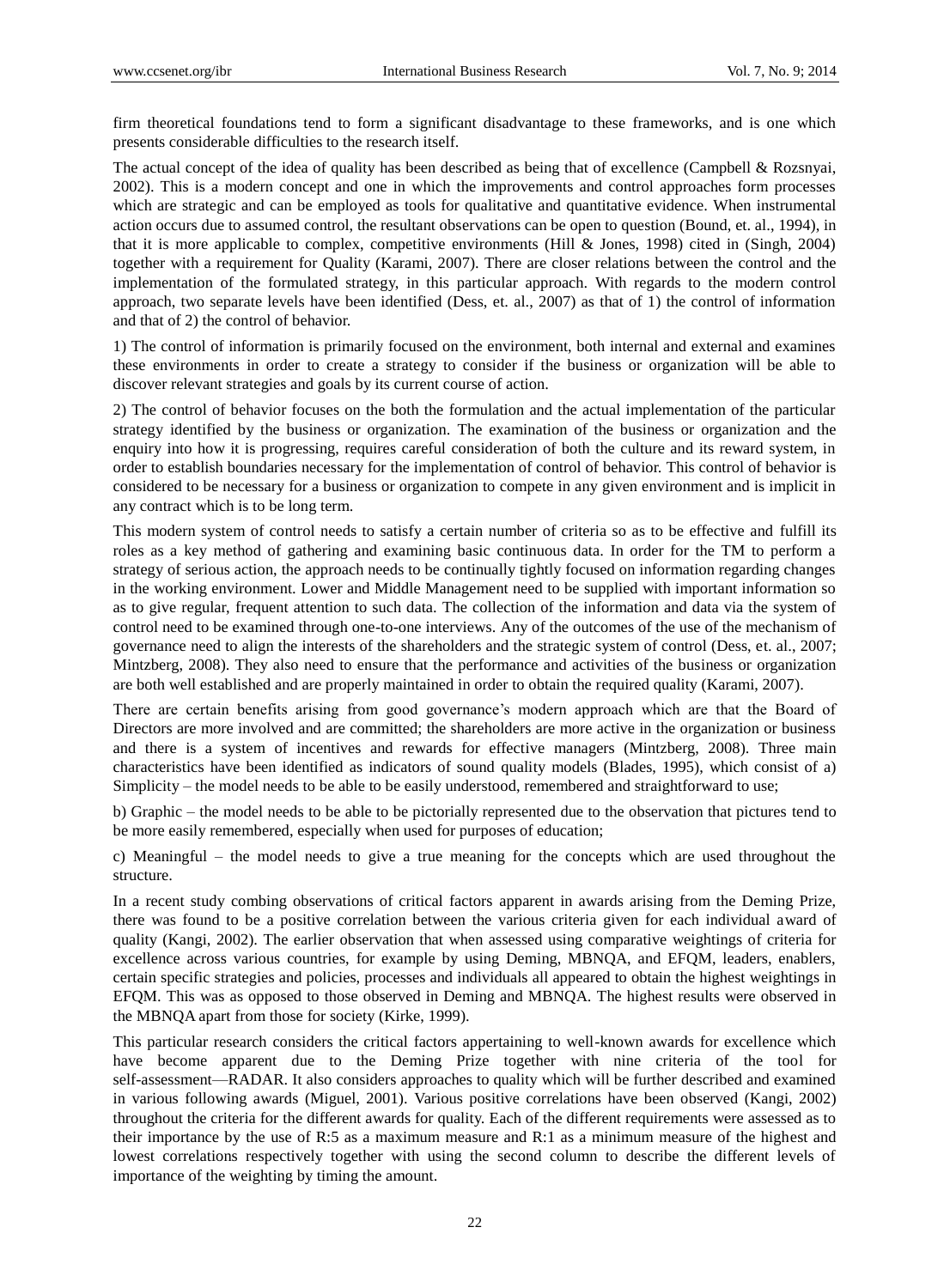It was observed that organizational strategies had various performance assessments build into them by the setting of objectives and by the linkage of standards of excellence. By the provision of strategic choice for the customer together with the diligent assessment of performance with regards to the provision of value that forms the basis of its particular policy, mission and vision (Zairi, 1999).

# *14.2 International Forms for Organizational Excellence*

Japan Quality Award: is an award established in Japan in 1951 by the Union of Japanese Scientists and Engineers and has been associated with the scientist Edward Deming. This prize is granted to: firstly individuals, especially those who have made research and applied contributions in the field of quality or quality research and publishing; and secondly to organizations aiming to encourage them to develop their practices in the area of statistical control of quality (Tito, 1993).

The American Malcolm Baldrige National Quality Award (MBNQ): is an Award established by the American Congress in 1987 to increase awareness of quality management and to reward American companies that succeed in the implementation of quality management systems. Two awards can be granted annually in each of the three categories-industrial companies, service companies, and small projects. The American Model is based on a set of main concepts that reflect the values of excellence and effectiveness, which primarily stem from the total quality management model and thinking process (Lee & Quazi, 2001).

The European Foundation for Quality Management Award (EFQM): is an award established in 1991 by the European Organization for Quality Management and is granted annually to organizations that achieve quality and continuous improvement in products and services, and for companies and production units, public sector institutions and medium or small institutions. This award consists of two sets: the first is Enablers-the base to support performance and enable the organization to achieve excellence. The second is Results-which are aimed results that lead to distinguished work results (Taey & Kodada, 2008).

Dubai Government Excellence Program: is a means to encourage continuous development and improvement for the level of services provided for customers by the local departments of Dubai Government, offering an annual opportunity to honor department's administrators, work groups, initiatives, distinguished projects, and distinguished employees (Dubai Excellence Award, 2001).

King Abdallah the Second's Award for Excellence: in Jordan King Abdullah II's Center for Excellence was established in 2006 to manage this award. The Center is considered the National Reference for quality and excellence in all sectors. Its role is the dissemination of the culture of excellence. The Center presents an award called 'King Abdullah II's Award for Excellence' to any ministry, official/non-official institution, Company or individual in accordance to the principles, criteria and fields adopted by the Board of Trustees of the center (Ebdallah, 2009).

#### *14.3 Organizational Excellence Policies*

Empowerment: Is granting authorities and responsibilities to workers and giving them confidence, freedom of action, decision-making and participation in the organizations' management and solving the problems they face. It is a means of encouraging them to take a step in order to face the recurring situations which offer them autonomy to work out of the cycle of routine performance (Nava, et.al. 2008).

Training: The training of human resources is one of the most important elements that could lead an organization to worldwide levels of performance. Almost none of models of Excellence are devoid from the training component. This process is very important in order to achieve quality, so it must be carried out periodically and impartially, depending on the source of internal and external evaluation of training (Lee and Croker, 2006)

Wages and Motives: The wage and incentives policy is one of the most important policies whose role is retaining qualified human resources and creating motivation for all individuals who can support the organization in its efforts to achieve its goals for which it exists (Abdallah, 2009).

# *14.4 Contextual Performance*

Is the behavior that supports the psychological and social environment of the organization, contributing to the organization's culture and climate and the way activities are implemented (Van Scotter, 2000).

# *14.5 Contextual Performance Dimensions*

Organizational Citizenship: The concept of the organizational citizenship is considered a main pillar in building human, behavioral and organizational relations inside and outside the organization. This concept reflects the organization's ability in their environmental and social interactions, and their support for consensus values in order to raise the efficiency and effectiveness of the organizational performance level where-ever this concept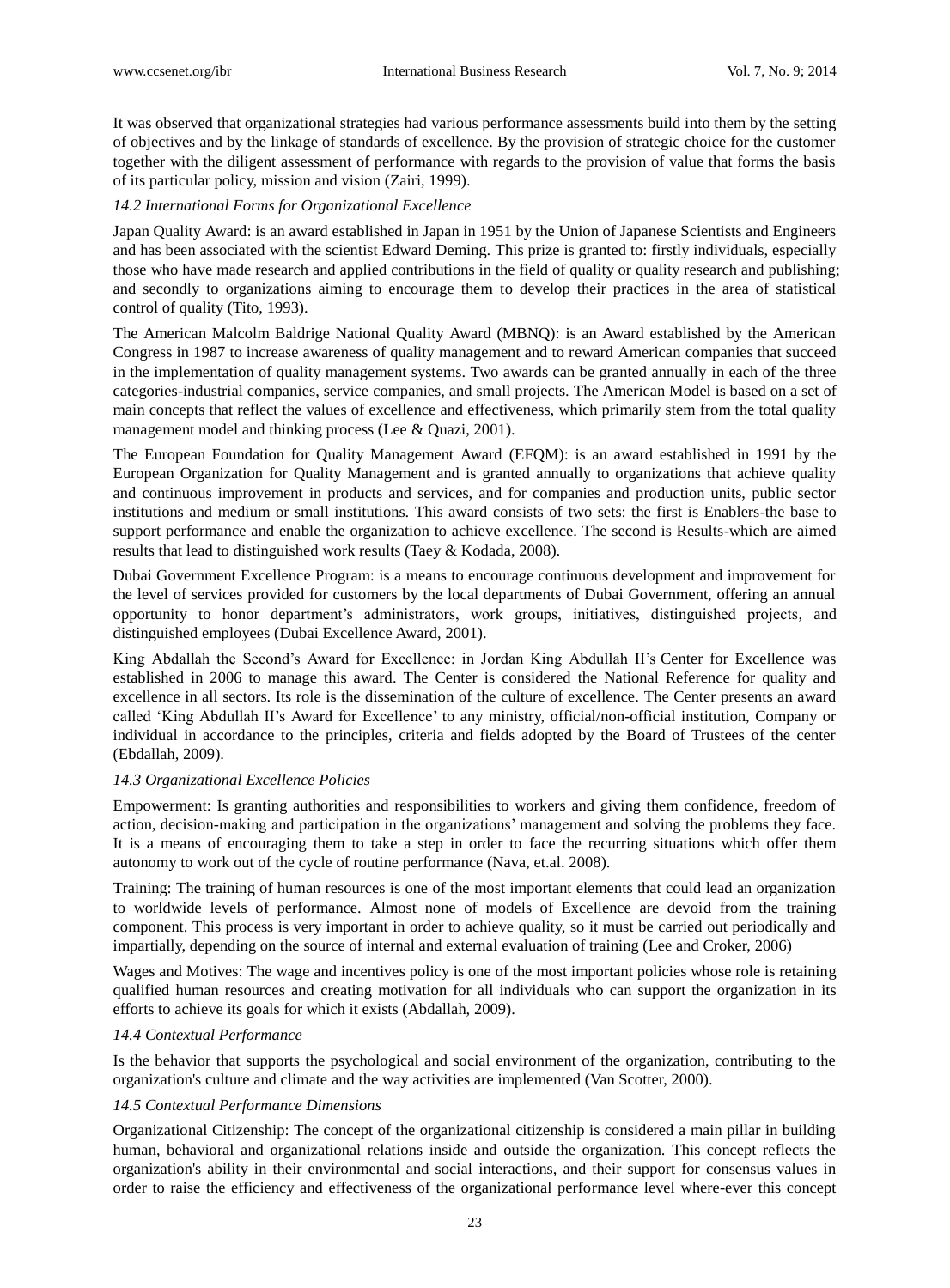skips the official excuses of behavior and includes important supportive data for the official organizational behavior for the additional roles (Elfahdawi, 2005). Organizational citizenship behavior is known as an optional voluntary behavior aimed to enhance the performance of the organization and enhance its effectiveness and efficiency (Febles, 2005).

Organizational Commitment: Organizational commitment is one of the human objectives organizations seek to achieve through linking organization and its workers due to the effective impact it has on the stability of the human resource continued performance. It is known as the psychological state which links the individual with the organization to achieve its objects, and adopt its values (Carlson, 2009). The organizational commitment is considered one of the most important topics in the study of organization because of its important effects on behaviors and trends of individuals, and its reflections on the individual and the organization, equally. It is considered as an important factor in ensuring the success of organizations, their continuation and increasing the quality of its services (Durrah, 2011).

#### **15. Statistical Analysis**

## *15.1 Test the Validity and Reliability of Standards*

The questionnaire has been endorsed by arbitration where it has been well formulated and based on different points of view of previous researchers, and presented to experienced arbitrators. The stability of the questionnaire has been verified by using an internal gradient consistency Alfa Cronbach (Cronbach's), and for the standard to have a stable scale the minimum value of the parameter in this test it should not be less than 0.70.

The results in Table 3 show that the value of the Alpha Cronbach ranged between 0.701 and 0.891. These values are considered high, accordingly, it can be stated that all standards in the research are featured with internal stability for their terms.

| Variable                   | Alfa Cronbach's Factor | No. of terms |
|----------------------------|------------------------|--------------|
| Empowerment                | .834                   | 12           |
| Training                   | .758                   | 9            |
| Wages and incentives       | .745                   | 6            |
| Organizational excellence  | .818                   | 27           |
| Organizational Citizenship | .763                   | 9            |
| Organizational Commitment  | .701                   | 9            |
| Contextual performance     | .847                   | 18           |
| All study's variables      | .891                   | 45           |

Table 3. Alfa Cronbach's factors for study variables

# *15.2 Describing the Sample's Features*

| Table 4. Distributing the sample terms according to demographic variables |  |  |  |  |
|---------------------------------------------------------------------------|--|--|--|--|
|                                                                           |  |  |  |  |

| Demographic Variables | Categories          | Frequency | Percentage % |
|-----------------------|---------------------|-----------|--------------|
|                       | Male                | 37        | 48.7         |
| Gender                | Female              | 39        | 51.3         |
| <b>Marital Status</b> | Single              | 33        | 43.4         |
|                       | Married             | 43        | 56.6         |
|                       | Less than 30        | 31        | 40.8         |
|                       | $30 -$ less than 40 | 20        | 26.3         |
| Age                   | 40-less than $50$   | 14        | 18.4         |
|                       | More than 50        | 11        | 14.5         |
|                       | Less than two years | 14        | 18.4         |
|                       | $2 - 5$             | 29        | 38.2         |
| Years Of Experiences  | $5-10$              | 20        | 26.3         |
|                       | More than 10        | 13        | 17.1         |
|                       | Doctor              | 35        | 46.1         |
| Job                   | Nurse               | 41        | 53.9         |
| Total                 |                     | 76        | 100.0        |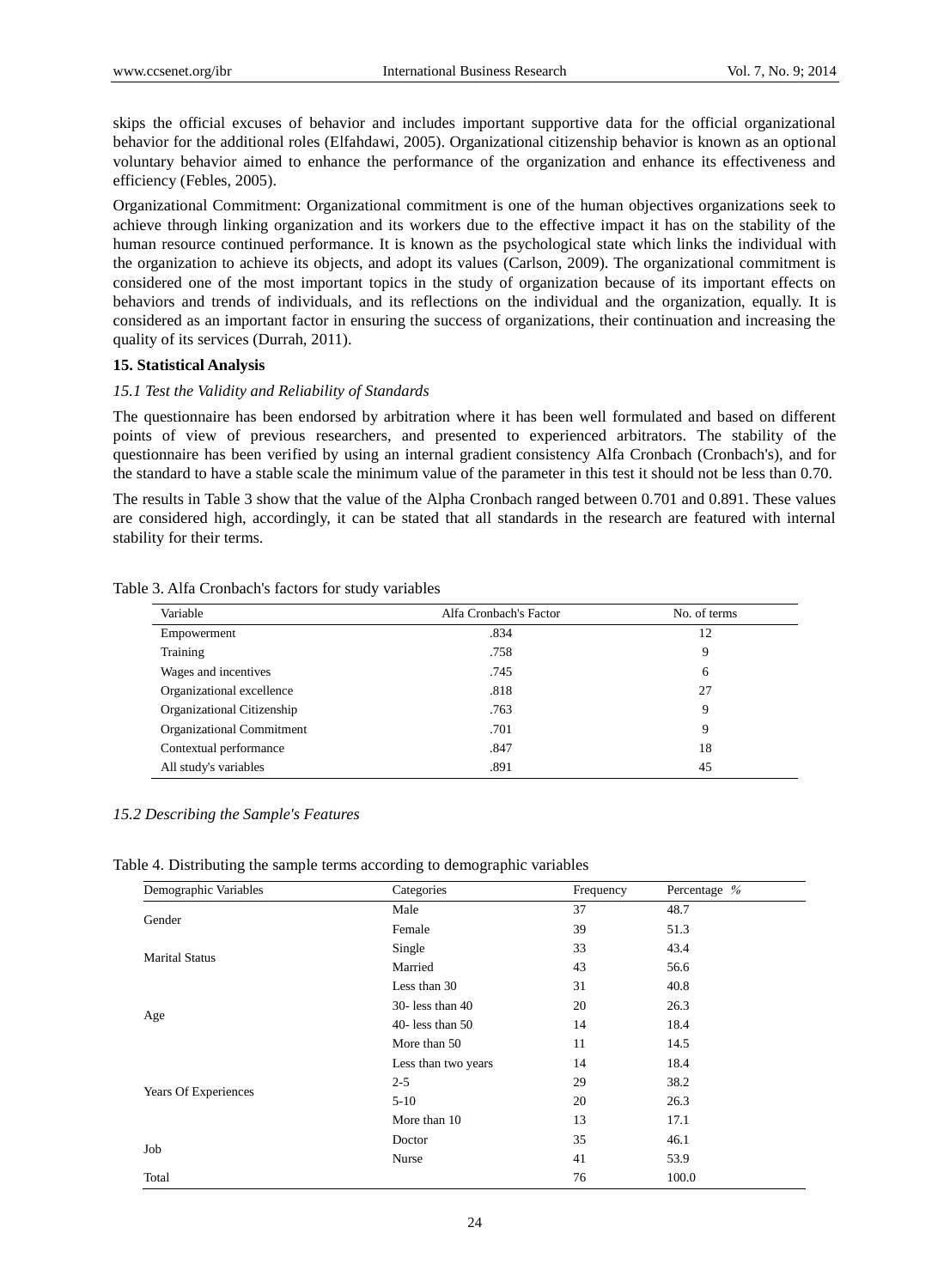#### *15.3 Descriptive Statistics for Research Variables*

| Variable                                                  | Variable's Dimensions      | No. of Terms | Mean | <b>Standard Deviation</b> |
|-----------------------------------------------------------|----------------------------|--------------|------|---------------------------|
|                                                           | Empowerment                | 1 to 12      | 3.46 | .611                      |
| Organizational Excellence Policies                        | Training                   | 13 to 21     | 3.01 | .567                      |
|                                                           | Wages &Motives             | 22 to 27     | 2.50 | .631                      |
| Total measures for the Organizational Excellence Policies |                            | 1 to 27      | 3.10 | .414                      |
| Contextual Performance Policies                           | Organizational Citizenship | 28 to 36     | 3.50 | .599                      |
|                                                           | Organizational Commitment  | 37 to 45     | 3.21 | .585                      |
| Total Measures for the Contextual Performance             |                            | 28 to 45     | 3.35 | .552                      |

| Table 5. Mean and standard deviations for the search variables |  |  |  |  |  |  |  |
|----------------------------------------------------------------|--|--|--|--|--|--|--|
|----------------------------------------------------------------|--|--|--|--|--|--|--|

From Table 5 the following is shown:

The workers in the Cardiovascular Surgery Hospital practice the empowerment policy more than the average, where the mean of this policy is 3.46 with a standard deviation of 0.611 may be due to the fact that the management of this hospital grants workers some authority and independence in the implementation of their work, especially doctors. The training policy on average has the mean of 3.01 and the standard deviation of 0.567 which may be due to the lack of sufficient interest in the management of this hospital in training courses for workers, especially nurses. Additionally to the weak budget for training programs, there was not a clear display of awareness of wages and incentive policies. Here the mean was 2.50 and the standard deviation was 0.631 which could have been due to the lack of consent of the majority of workers in this hospital on the wages and incentives system used especially that it was a government hospital that worked within specific controls and regulations.

In general, the workers in the Cardiovascular Surgery Hospital practiced the organizational excellence policies in a moderate way, where the mean of these policies combined were 3.10 and the standard deviation was 0.414 and it also showed that the most used organizational excellence policies in the hospital was the policy of empowerment, training policy, and finally the wages and incentives policy.

The workers in the Cardiovascular Surgery Hospital exercised the organizational citizenship behaviors more than the average, where the mean for these behaviors was 3.50 and the standard deviation was 0.599 which was due to the fact that some doctors and nurses did additional functions outside working hours, as well as the cooperation and assistance among colleagues in case of huge workloads. It appeared that the levels of organizational commitment in the hospital had increased to be more than the average, where the mean was 3.21 and the standard deviation 0.585 which may have been due to emotional attachment and psychological satisfaction between staff and the hospital.

In general, the Cardiovascular Surgery Hospital Workers' exercise the contextual performance dimensions in a degree that was above average, where the mean of these policies combined was 3.35 and the standard deviation 0.552 also showed that the most used among contextual performance dimensions was the organizational citizenship behaviors, then the organizational commitment levels.

#### *15.4 Hypothesis Test*

The First Hypothesis Test: The organizational excellence policies (empowerment, training, wages and incentives) were not found to morally affect the organizational citizenship. So the researchers have used multiple regression analysis to test this hypothesis.

| Policies of Organizational | <b>Unstandardized Coefficients</b> |            | <b>Standardized Coefficients</b> |       | Sig. | Statistical  |
|----------------------------|------------------------------------|------------|----------------------------------|-------|------|--------------|
| Excellence                 | в                                  | Std. Error | Beta                             |       |      | Significance |
| Empowerment                | .610                               | .098       | .623                             | 6.245 | .000 | Morale (Sig) |
| Training                   | .048                               | .094       | .046                             | .514  | .609 | Non-moral    |
| Wages and Motives          | .123                               | .097       | .130                             | 1.273 | .207 | Non-moral    |
| Constant                   | .936                               | .412       |                                  | 2.272 | .026 |              |

Table 6. The multiple regression form for the organizational excellence policies in the organizational citizenship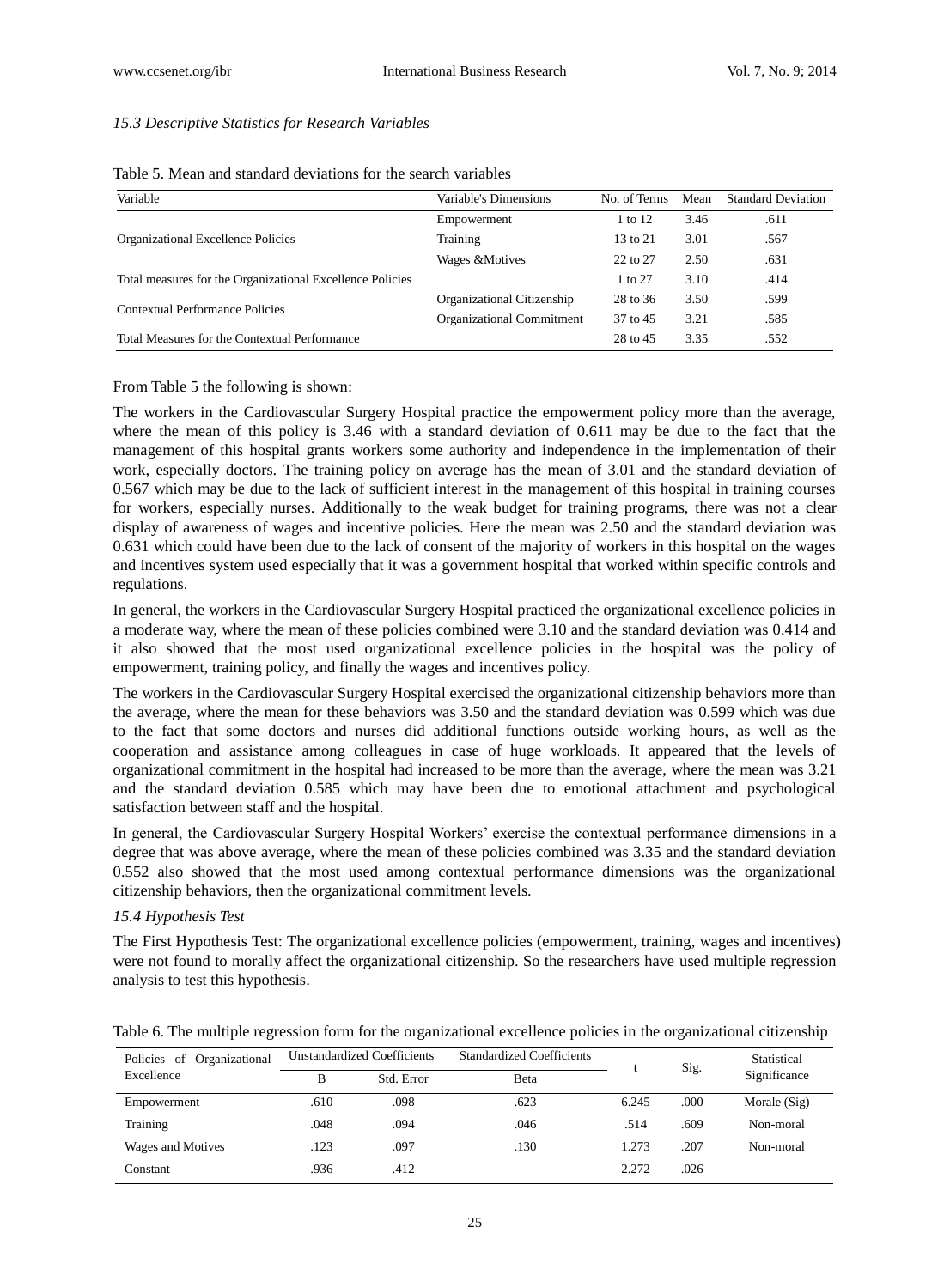| Form's Indicators |                                |
|-------------------|--------------------------------|
| $(F) = 22.66$     | $(R2) = .486$                  |
| $(Sig.) = 000$    | $(Adjusted R) = .464$          |
| $(R) = .697$      | $(Std. Error Estimate) = .438$ |

Table 6 shows the following:

The validity of the form used to test the affecting relationship between organizational citizenship and organizational excellence policies, where the value of F 22.66 with a moral standard of 0.000 is less than 0.05 which means that this model with its independent variable is able to be used to predict the value of the dependent variable.

The correlation between independent variables and the dependent variable is equal to 0.697 which means that the relationship between the organizational excellence and the organizational citizenship policies has a direct correlation and strength of this relationship 69.7% and is considered a good force to some extent.

There is one policy of the organizational excellence policies that affects positively on the organizational citizenship which is: Empowerment, while the remaining two policies do not affect morale on the organizational citizenship: training, wages and incentives.

The determination linear R2=0.486 which means that the independent variables for the organizational excellence policies (empowerment) explains about 48.6% of the change in the dependent variable (organizational citizenship) and is a moderate proportion, and that the 51.4% were due to other variables have not been subject of the study, or due to an accident.

According to the multiple regression results: the first assumption will be partially rejected relevant to any moral effect for the organizational excellence policies (empowerment) in the organizational citizenship, while the first assumption will be partially accepted relevant to moral effect for organizational excellence policies (training , wages and motives) in the organizational citizenship.

The Second Hypothesis Test: The organizational excellence policies (empowerment, training, wages and incentives) were not found to affect morally in the organizational commitment.

So the researchers have used multiple regression analysis to test this hypothesis:

| Policies of Organizational |                                | <b>Unstandardized Coefficients</b> | <b>Standardized Coefficients</b> | t        | Sig  | Statistical  |
|----------------------------|--------------------------------|------------------------------------|----------------------------------|----------|------|--------------|
| Excellence                 | B                              | Std. Error                         | Beta                             |          |      | Significance |
| Empowerment                | .646                           | .090                               | .675                             | 7.141    | .000 | Morale       |
| Training                   | $-124$                         | .087                               | $-.120$                          | $-1.423$ | .159 | Non-moral    |
| Wages and Motives          | .075                           | .090                               | .081                             | .839     | .404 | Non-moral    |
| Constant                   | 1.158                          | .381                               |                                  | 3.035    | .003 |              |
| Form's Indicators          |                                |                                    |                                  |          |      |              |
| $(F) = 27.94$              | $(R2) = .538$                  |                                    |                                  |          |      |              |
| $(Sig.) = .000$            | $(Adjusted R) = .519$          |                                    |                                  |          |      |              |
| $(R) = .733$               | $(Std. Error Estimate) = .406$ |                                    |                                  |          |      |              |

Table 7. The multiple regression form for the organizational excellence policies in the organizational citizenship

Table 7 shows the following:

The validity of the form used to test the affecting relationship between organizational citizenship and organizational excellence policies, where the value of  $F = 27.94$  with a moral standard of 0.000 is less than 0.05 which means that this form with its independent variable is valid to be used to predict the value of the dependent variable.

The correlation between independent variables and the dependent variable is equal to 0.733 which means that the relationship between the organizational excellence policies and the organizational citizenship has a direct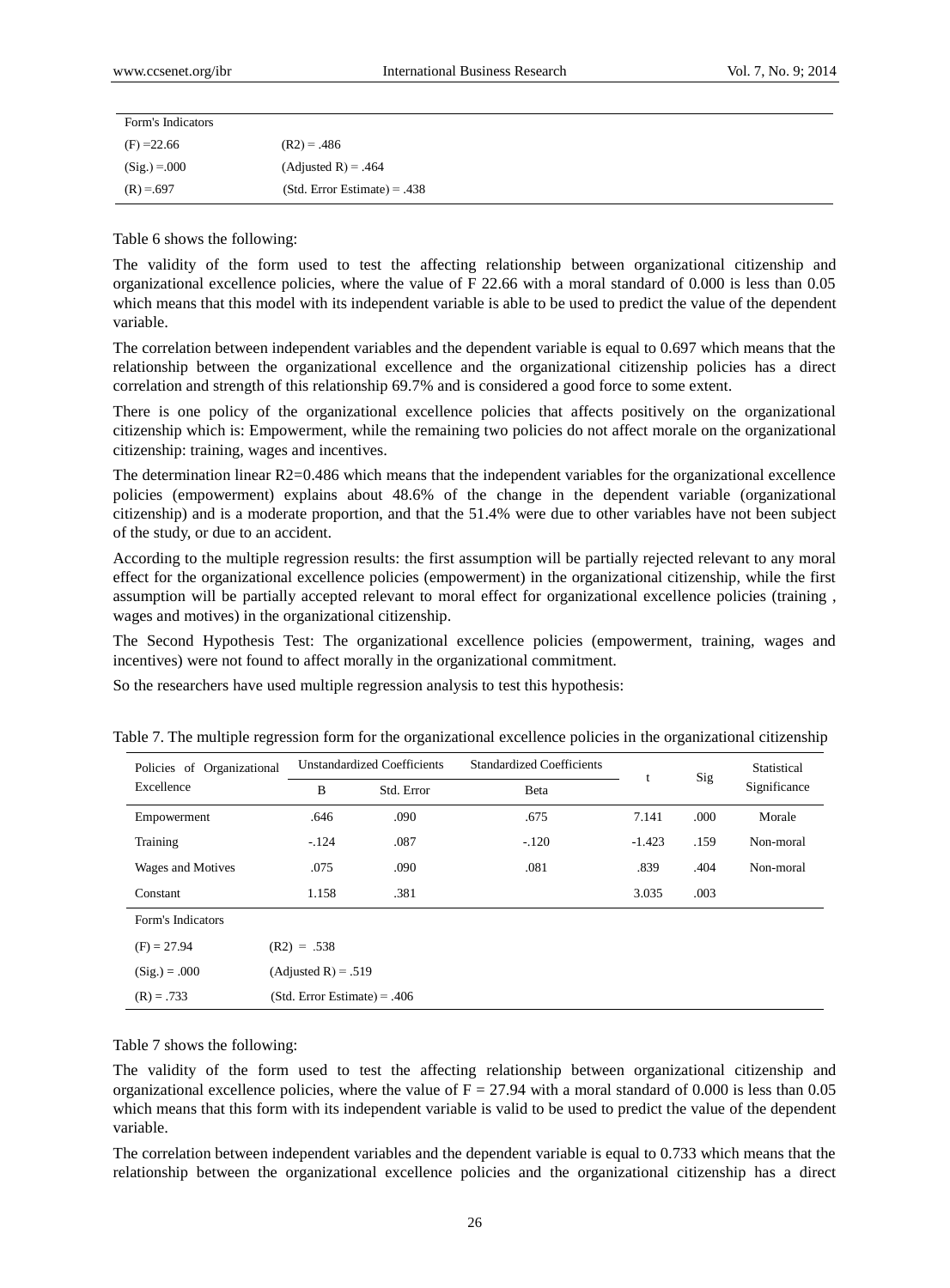correlation and the strength of this relationship is 73.3% and is considered a good force.

There is one policy of the organizational excellence policies that affects positively on the organizational citizenship which is: empowerment, while remaining two policies do not affect morale on the organizational citizenship: training, wages and incentives.

The determination linear R2=0.538 which means that the independent variables for the organizational excellence policies (empowerment) explain about 53.8% of the change in the dependent variable (organizational citizenship) and it is a moderate proportion, and 46.2% were due to other variables not been the subject of the study, or due to an accident.

According to the multiple regression results: the first assumption will be partially rejected relevant to any moral effect for the organizational excellence policies (empowerment) in the organizational commitment, while the first assumption will be partially accepted relevant to moral effect for organizational excellence policies (training , wages and motives) in the organizational commitment.

#### **16. Results**

The degree of practicing the organizational excellence policies (empowerment, training, and wages and motives) in the Cardiovascular Surgery Hospital in Aleppo was found to be within the medium range.

The most used among organizational excellence policies by the workers was empowerment then training policy and lastly wages and motives policy.

The degree of practicing the contextual performance scoops (organizational citizenship, organizational commitment) in the Cardiovascular Surgery Hospital in Aleppo was found to be a little bit above the medium scale.

Workers in this hospital practice organizational citizenship behaviors was found to be close to a good degree, while their organizational commitment was to some extent above the medium range.

The empowerment policy as one of the organizational excellence policies affected positively on the two contextual performance scoops (organizational citizenship and organizational commitment).

There was no observed moral effect of the two organizational excellence policies (training and wages and motives) on the organizational performance organizational citizenship and organizational commitment).

#### **17. Recommendations**

The hospital management should pay attention to the organizational excellence policies and should work on developing them by:

Enabling employees in the hospital, especially doctors and nurses by giving them more authority and the freedom to take action so as to implement their work and to find appropriate solutions to problems facing them, providing them an opportunity to participate in decision-making, particularly those related to their work.

Focusing on training and allocate sufficient funds to identify training needs on a regular basis and to let workers, especially doctors to have many of the training courses, whether internal or external, designing training programs that focuses on the social aspects and the capacity to adapt with the nature of the work in hospitals with continuous evaluation of the training process on a regular basis.

Create a wages and motives system based on the objective criteria linked with performance and achievement, as well as the excellence motives that must be included in this system.

Hospital's management team should continue to work on promoting the spirit of the organizational citizenship in worker's lives by creating an organizational climate or culture in order to help workers to adopt such behaviors by providing more opportunities for career development and progress in the future, and linking rewards and incentives with the level of high organizational citizenship showed by workers.

Enhancing the organizational commitment levels of the staff of the hospital through career development, motives, rewards, good treatment, and respect from the management; to pay more attention to staff members; to provide appropriate guidance together with opening a line of communication with them; to create a spirit of sincerity, dedication and loyalty to the hospital at which they work.

The researchers recommend studying the following research areas in the future:

A study on the effect of organizational excellence policies on the career satisfaction.

A study on the impact of the application of international excellence standards for the medical quality services in hospitals.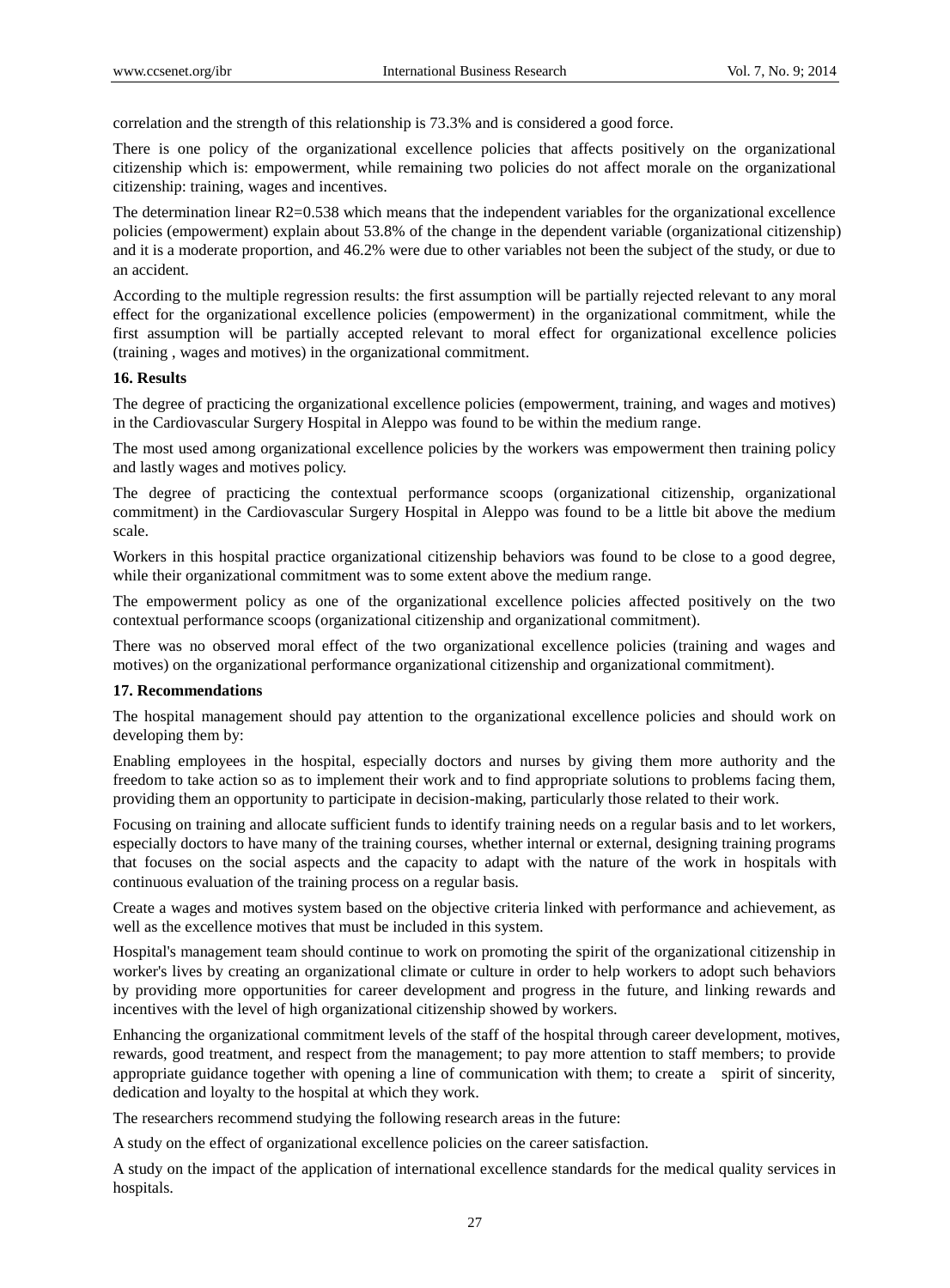A study on the relationship between the contextual performance and the functional performance.

#### **References**

- Angela, L. (2008). *Organizational Citizenship Behavior in Professional Service Industry Sales Personnel*. PHD, Capella University.
- Armitage, J., Brooks, N., & Carlen, M. (2005). *The 7 Essentials of Business Excellence* (pp. 1–25), White Paper.
- Black, S. A., & Porter, L. J. (1996). Identification of the Critical Factors of TQM. *Decision Sciences, 27*(1), 1–21. http://dx.doi.org/10.1111/j.1540-5915.1996.tb00841.x
- Blades, M. (1995). Development of a Simple Model for Analysis of Quality. *Training of Quality, 3*(l), 9–13. http://dx.doi.org/10.1108/09684879510082201
- Blazey, M. L. (2006). *Insights to Performance Excellence, 2006: An Inside Look at the 2006 Baldridge Award Criteria*. Milwaukee, Wis: ASQC Quality Press.
- Bounds, G., Yorks, L., Adams, M., & Ranney, G. (1994). *Beyond Total Quality Management: Towards the Emerging Paradigm*. New York: McGraw-Hill International Editions.
- Campbell, C., & Rozsnyai, C. (2002). *Quality Assurance and the Development of Course Programmers: Papers on Higher Education*. Regional University Network on Governance and Management of Higher Education in South East Europe UNESCO, CEPES: Bucharest.
- Carlson, D. (2009). *Self-Efficacy and Employee Satisfaction in Cross Utilization Teams: Predicting Organizational Commitment and Turnover Intention of Cross Utilization Employees*. Ph.D., Capella University.
- Curkovic, S., & Landeros, R. (2000). An Environmental Baldrige. *Mid-American Journal of Business, 15*(2), 63– 76. http://dx.doi.org/10.1108/19355181200000012
- Dess, L., & Alan, E. (2007). *Strategic management creating competitive advantages*. New York: McGraw- Hill Irwin.
- Dubai Excellence Award. (2001). *Assessment Elements Handbook* (p. 10). Dubai.
- Durrah, O. (2011). *Continuous Learning Strategies And Their Impact On Organizational Commitment Applied To Aleppo Government Hospitals* (p. 92). PhD, Faculty Of Economics, Aleppo University.
- Ebdallah, O. (2009). *The Impact of Implementing International Standards in Human Resources on the Customers Recognition of the Quality of Healthcare Services* (p. 137). PhD, Commerce Faculty, Ain Shams University.
- Elfahdawi, F. (2005). The Relationship Between Organizational Citizenship And Transformational Change a Field Study Regarding The Perspectives Of Government Employees In Karak City. *Management Sciences Studies, 32*(2), 368–392.
- Elkhaldi, S. (2012). *The Role Of Quality Of Service And The Abilities Of Organizational Learning In Developing The Excellence Culture A Field Study In Industrial Companies Listed In Kuwait Financial Stock Market* (p. 126). Masters Degree Theses , Business Faculty, Middle East University.
- Febles, M. (2005). *The Role of Task and Contextual Performance In Appraisal Fairness and Satisfaction* (p. 28). PhD, Faculty of the California School of Organizational Studies, Alliant International University.
- Flynn, B. B., & Saladin, B. (2006). Relevance of Baldrige Constructs in an International Context: A Study of National Culture. *Journal of Operations Management, 24*(5), 583–603. http://dx.doi.org/10.1016/j.jom.2005.09.002
- Gardner, T., Moynihan, L., & Wright, P. (2007). *The Influence of Human Resource Practices and Collective Affective Organizational Commitment on Aggregate Voluntary Turnover*. Center of Advanced Human Resource Studies, Cornell University, Ithaca, NY.
- Kangi, G. K. (2002). *Measuring Business Excellence: Routledge Advances in Management and Business Studies* (pp. 36–68). Taylor and Francis Group.
- Karami, A. (2007). *Strategy Formulation in Entrepreneurial Firms.* Ashgate Publishing.
- Li-Chun, C., Chia-Hui, S., & Shu-Man, L. (2010). The Mediating Role of Psychological Empowerment on Job Satisfaction and Organizational Commitment for School Health Nurses: a Cross-Sectional Questionnaire Survey. *International Journal of Nursing Studies, 47*(4), 67–93.
- Li-Yueh, L., & Croker, R. (2006). A Contingency Model to Promote The Effectiveness of Expatriate Training.